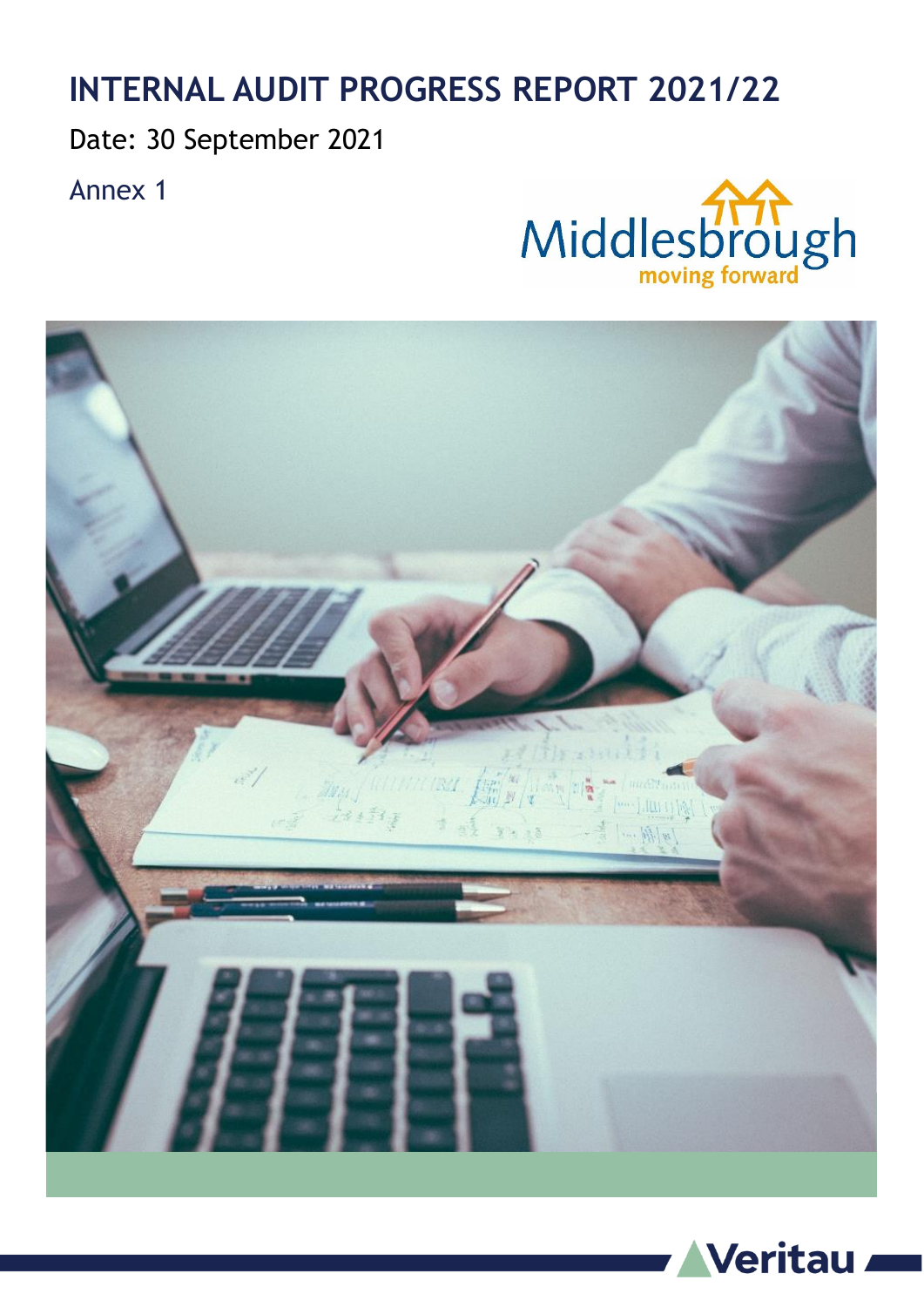## **BACKGROUND**

- 1 Internal audit provides independent and objective assurance and advice about the Council's operations. It helps the organisation to achieve overall objectives by bringing a systematic, disciplined approach to the evaluation and improvement of the effectiveness of risk management, control and governance processes.
- 2 The work of internal audit is governed by the Accounts and Audit Regulations 2015 and relevant professional standards. These include the Public Sector Internal Audit Standards (PSIAS), CIPFA guidance on the application of those standards in Local Government and the CIPFA Statement on the role of the Head of Internal Audit.
- 3 The internal audit work programme was agreed by this committee in March 2021. The number of agreed days is 555 and the plan is flexible in nature. Work is being kept under review to ensure that audit resources are deployed to the areas of greatest risk and importance to the Council.
- 4 The purpose of this report is to update the committee on internal activity between 1 April 2021 and 31 August 2021.

# **INTERNAL AUDIT PROGRESS**

- 5 A summary of internal audit work currently underway is included in appendix 1. The current work plan showing the priorities for internal audit work during 2021/22 can be found at appendix 2.
- 6 Work so far in 2021/22 has largely been focused on finalising outstanding 2020/21 work. Appendix 3 summarises the key findings from work completed that we have not previously reported to this committee.
- 7 In addition to the audits listed at appendix 3, there are another four 2020/21 audits that are still in progress. The audits of Project Management and Council Tax Support & Housing Benefits are at draft report stage. The audits of Social Care & Emergency Payments and Council Tax & NNDR are ongoing. We expect to be able to report findings for each of these audits to the next meeting of this committee.
- 8 New audit work that has started includes an audit of the Youth Employment Initiative and supplier relief relating to Covid 19.
- 9 We are also starting to review grant claims relating to Supporting Families as well as those awarded by the Department for Transport and the Tees Valley Combined Authority.

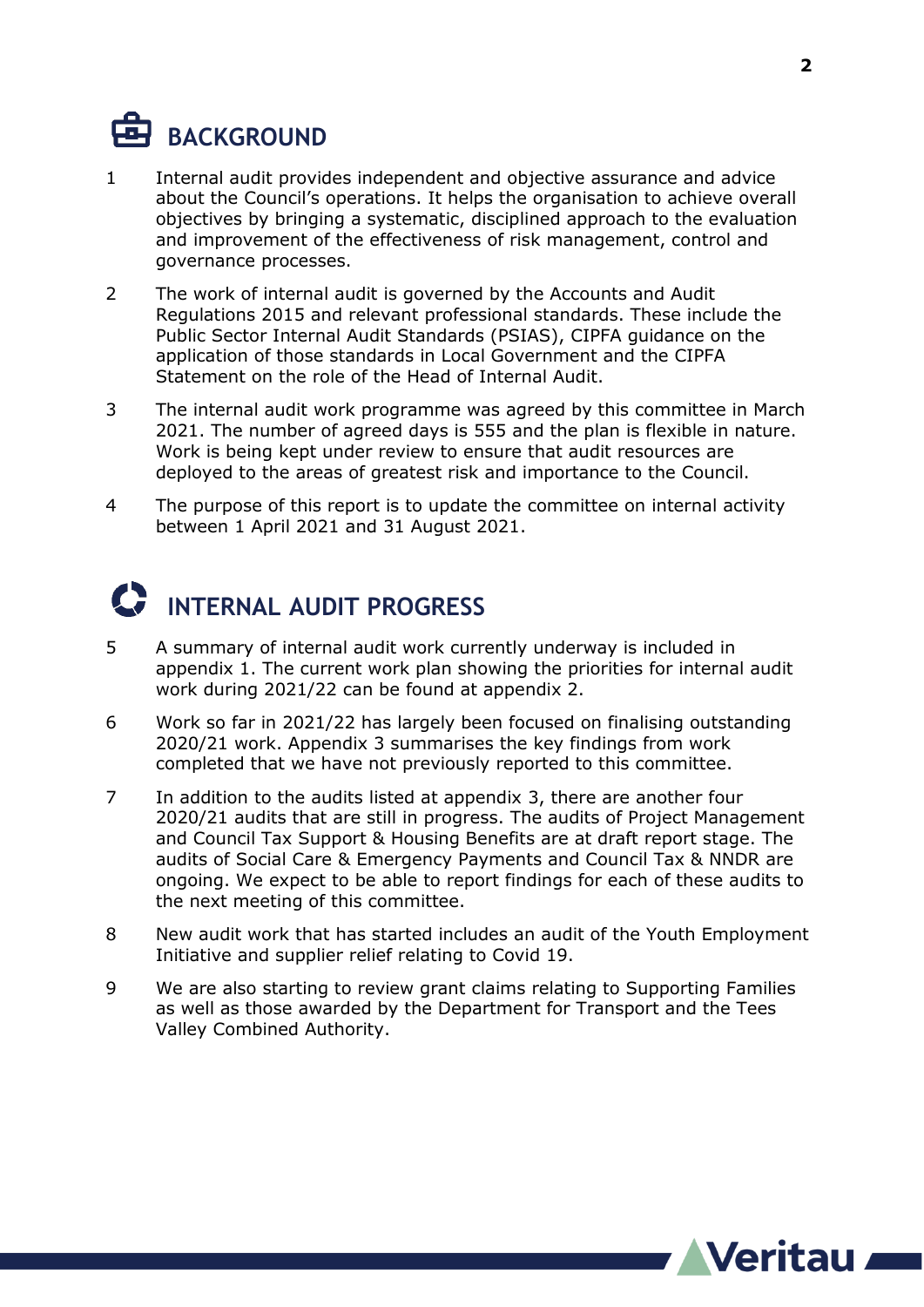## **FOLLOW-UP OF AGREED ACTIONS**

10 All actions agreed with services as a result of internal audit work are followed up to ensure that underlying control weaknesses are addressed. A summary of the current status is at appendix 4.

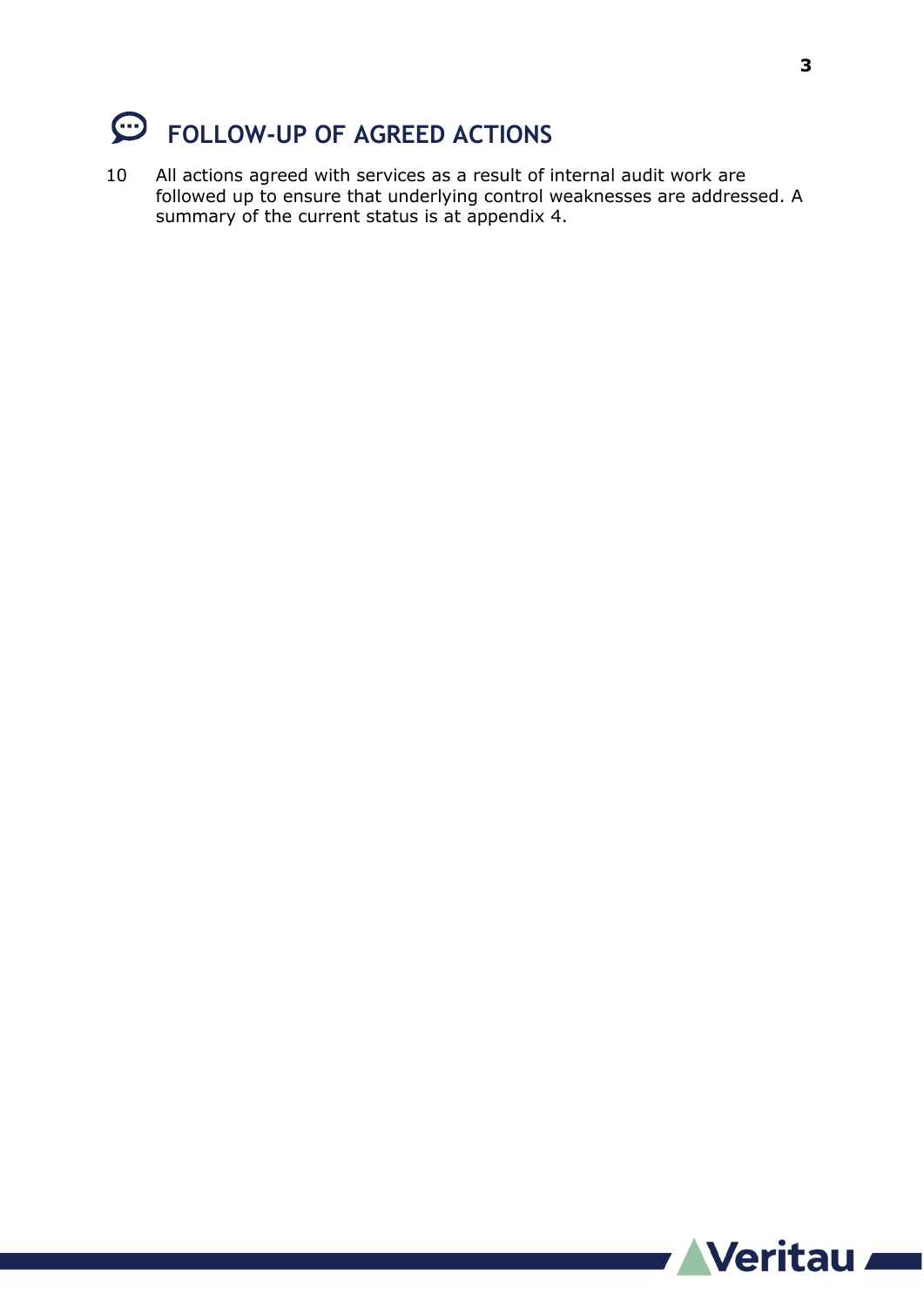### **APPENDIX 1: 2021/22 INTERNAL AUDIT WORK**

| <b>Audit</b>                                                                                                                               | <b>Status</b> | <b>Assurance Level</b> |  |  |  |  |
|--------------------------------------------------------------------------------------------------------------------------------------------|---------------|------------------------|--|--|--|--|
| Supplier Relief                                                                                                                            | In progress   |                        |  |  |  |  |
| Youth Employment Initiative                                                                                                                | In progress   |                        |  |  |  |  |
| <b>Other work</b><br>Internal audit work has been undertaken in a range of other areas during the period,<br>including those listed below. |               |                        |  |  |  |  |
| Quarterly review of Supporting Families claims                                                                                             |               |                        |  |  |  |  |

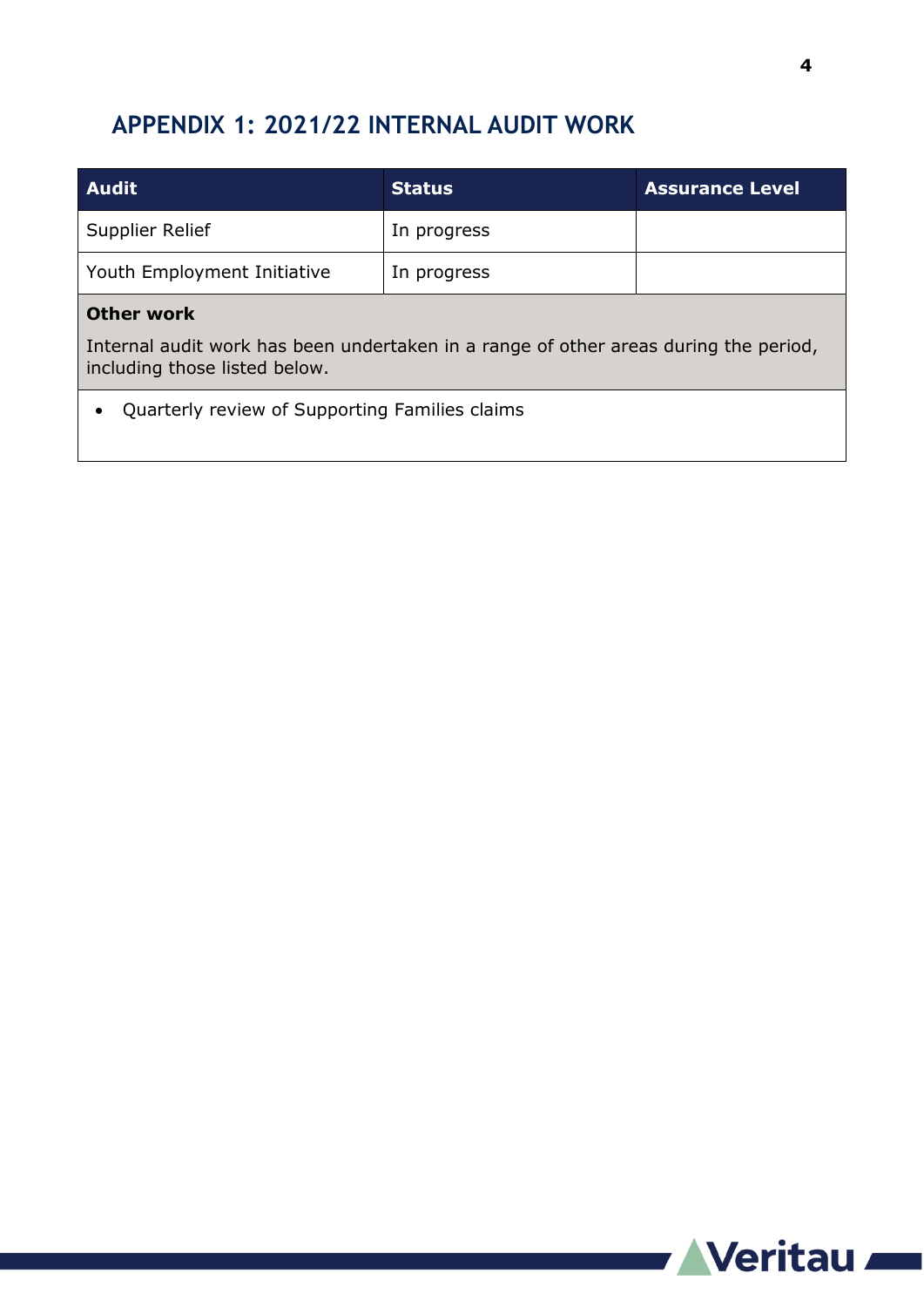#### **APPENDIX 2: CURRENT PRIORITIES FOR INTERNAL AUDIT WORK**

**Audit / Activity Rationale** 

| <b>Corporate &amp; cross cutting</b>                                                                                                                                                                                                                                                 |                                                                                                               |
|--------------------------------------------------------------------------------------------------------------------------------------------------------------------------------------------------------------------------------------------------------------------------------------|---------------------------------------------------------------------------------------------------------------|
| Category 1 (do now)                                                                                                                                                                                                                                                                  |                                                                                                               |
| Senior management reviews<br>Covid-19 response including supplier relief                                                                                                                                                                                                             | Raised by the CAAC as an issue for review.<br>Significant priority for the Council.                           |
| Category 2 (do next)                                                                                                                                                                                                                                                                 |                                                                                                               |
| Future High Streets Fund governance<br>Home working                                                                                                                                                                                                                                  | New, significant funding stream for the Council.<br>Significant risk for the Council from a health and safety |
| <b>Purchasing Cards</b>                                                                                                                                                                                                                                                              | perspective.<br>Following on from 2020/21 work to focus on areas of high<br>spend.                            |
| Category 3 (do later)                                                                                                                                                                                                                                                                |                                                                                                               |
| Procurement and contract management<br>Financial planning and resilience<br>Strategic planning<br>Risk management and emergency planning<br>Performance management and data quality<br>Budgeting and savings plans<br>Corporate governance<br>Partnerships<br>Training & Development |                                                                                                               |

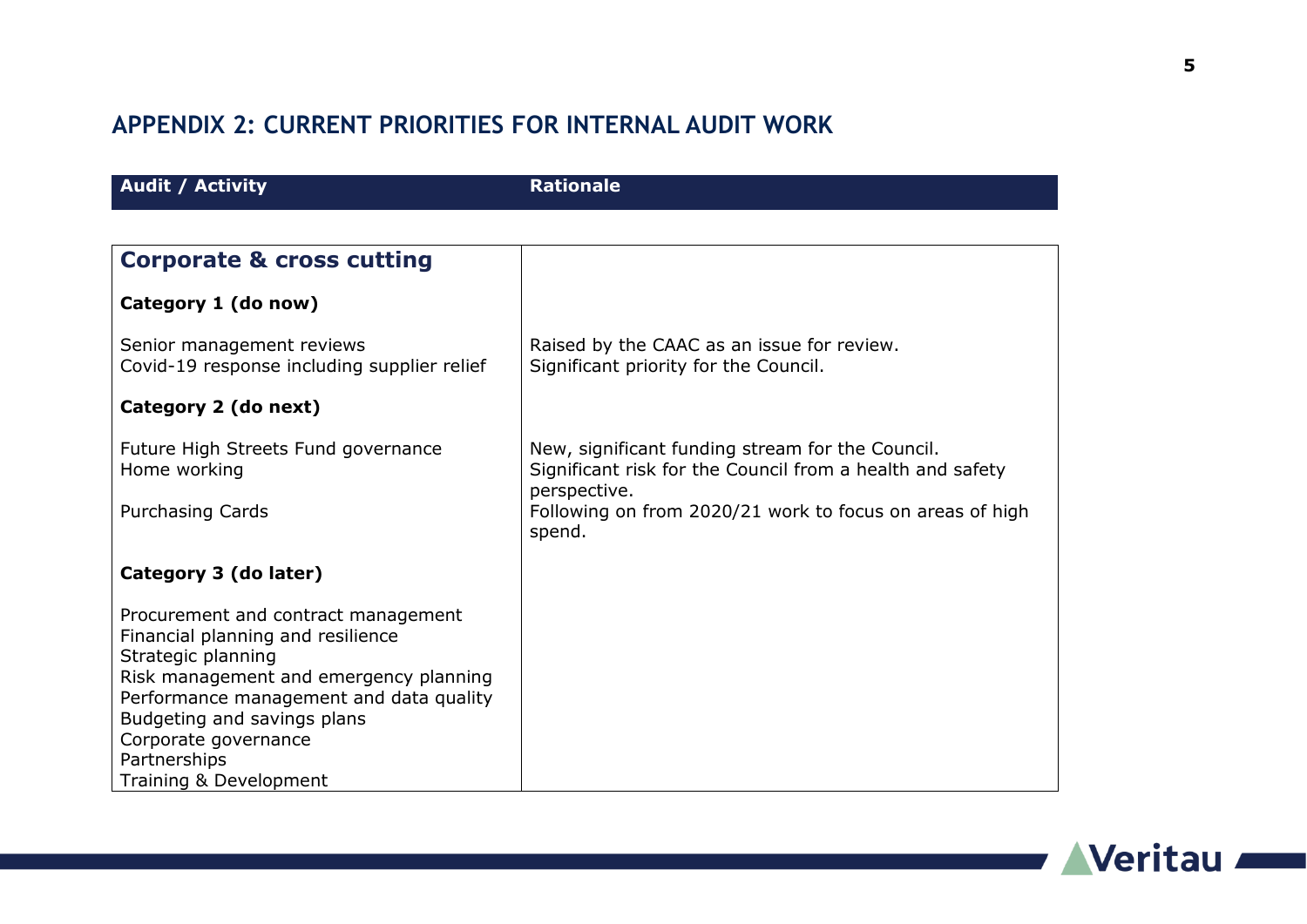| <b>Investment Strategy</b><br>Information governance and data protection<br>Environment, climate change and waste<br>Health and safety                                                                                             |                                                                              |  |  |
|------------------------------------------------------------------------------------------------------------------------------------------------------------------------------------------------------------------------------------|------------------------------------------------------------------------------|--|--|
| Financial / corporate systems                                                                                                                                                                                                      |                                                                              |  |  |
| Category 1 (do now)                                                                                                                                                                                                                |                                                                              |  |  |
| Debtors - data analysis                                                                                                                                                                                                            | Wider data analysis not carried out as part of previous                      |  |  |
| Category 2 (do next)                                                                                                                                                                                                               | audit.                                                                       |  |  |
| Teesside Pension Fund - overpayments<br>Benefits - overpayments                                                                                                                                                                    | Not included as part of 20/21 audit.<br>Not included as part of 20/21 audit. |  |  |
| Category 3 (do later)                                                                                                                                                                                                              |                                                                              |  |  |
| Main accounting/general ledger<br><b>Debtors</b><br>Council Tax/NNDR and benefits<br>Capital accounting and assets<br><b>Treasury Management</b><br>Payroll/personnel<br>Teesside Pension Fund - administration and<br>investments |                                                                              |  |  |



a sa kacamatan ing Kabupatèn Kabupatèn Ing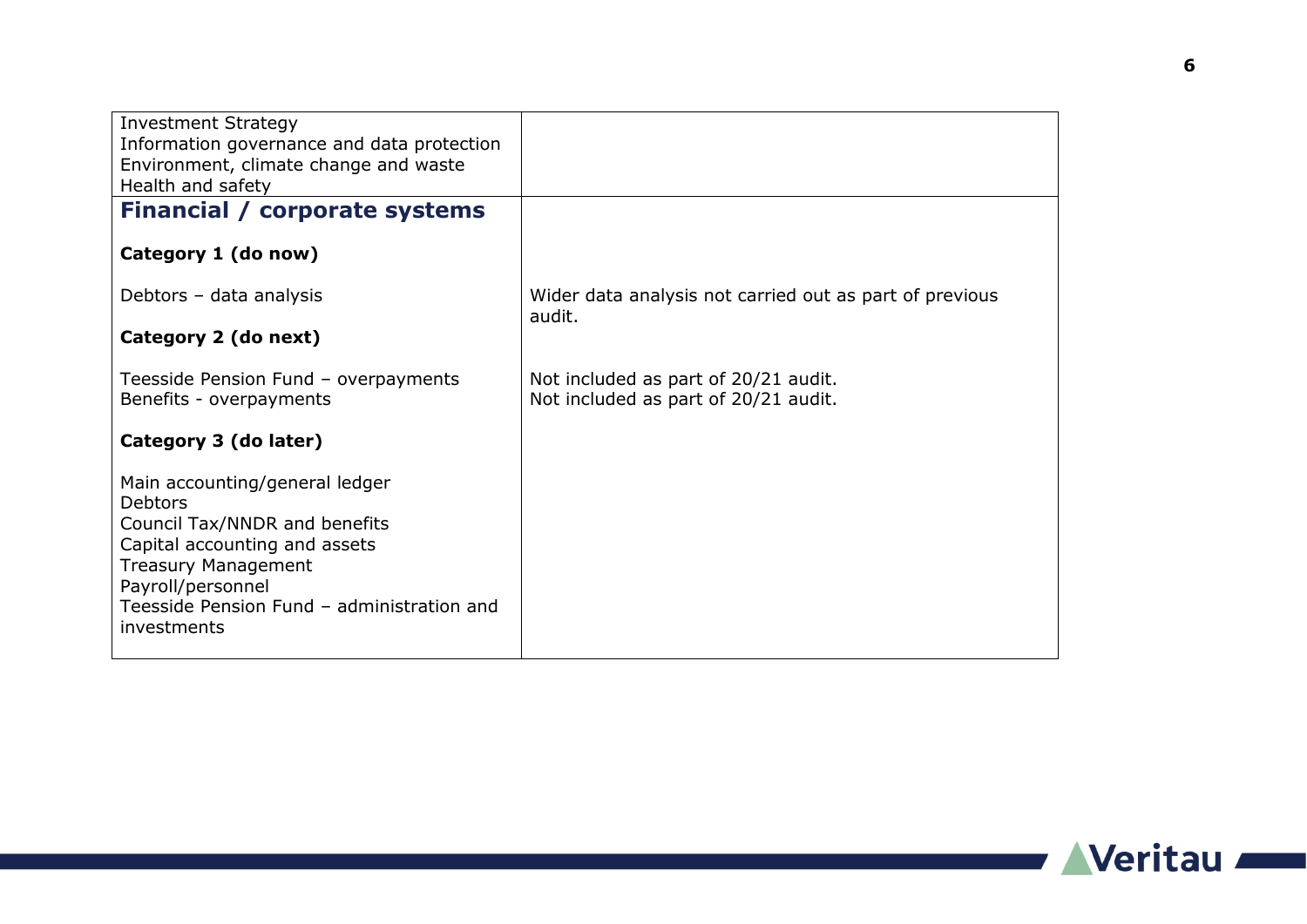| <b>ICT</b>                                                                                                                  |                                                                                                                                                               |
|-----------------------------------------------------------------------------------------------------------------------------|---------------------------------------------------------------------------------------------------------------------------------------------------------------|
| Category 1 (do now)                                                                                                         |                                                                                                                                                               |
| n/a                                                                                                                         | ICT audits are yet to be agreed with the service.                                                                                                             |
| Category 2 (do next)                                                                                                        |                                                                                                                                                               |
| Strategy and governance<br>ICT change management<br>ICT asset management                                                    | Key ICT risk area.<br>Including the Council's transition to Office 365.<br>This is linked to home working and use of Council assets<br>outside of the office. |
| Category 3 (do later)<br>ICT risk management<br>ICT information security<br>Cyber security<br>Digitalisation and automation |                                                                                                                                                               |
| <b>Operational audits</b>                                                                                                   |                                                                                                                                                               |
| Category 1 (do now)                                                                                                         |                                                                                                                                                               |
| Asset maintenance                                                                                                           | Agreed by CAAC to do a further piece of work following the<br>Transporter Bridge report.                                                                      |
| Youth Employment Initiative review                                                                                          | Required periodic audit by the scheme provider.                                                                                                               |

**Category 2 (do next)**

Children's Commissioning and Contract Management

Deferred from 2020/21. Links to the audit work carried out last year following the ofsted inspection.

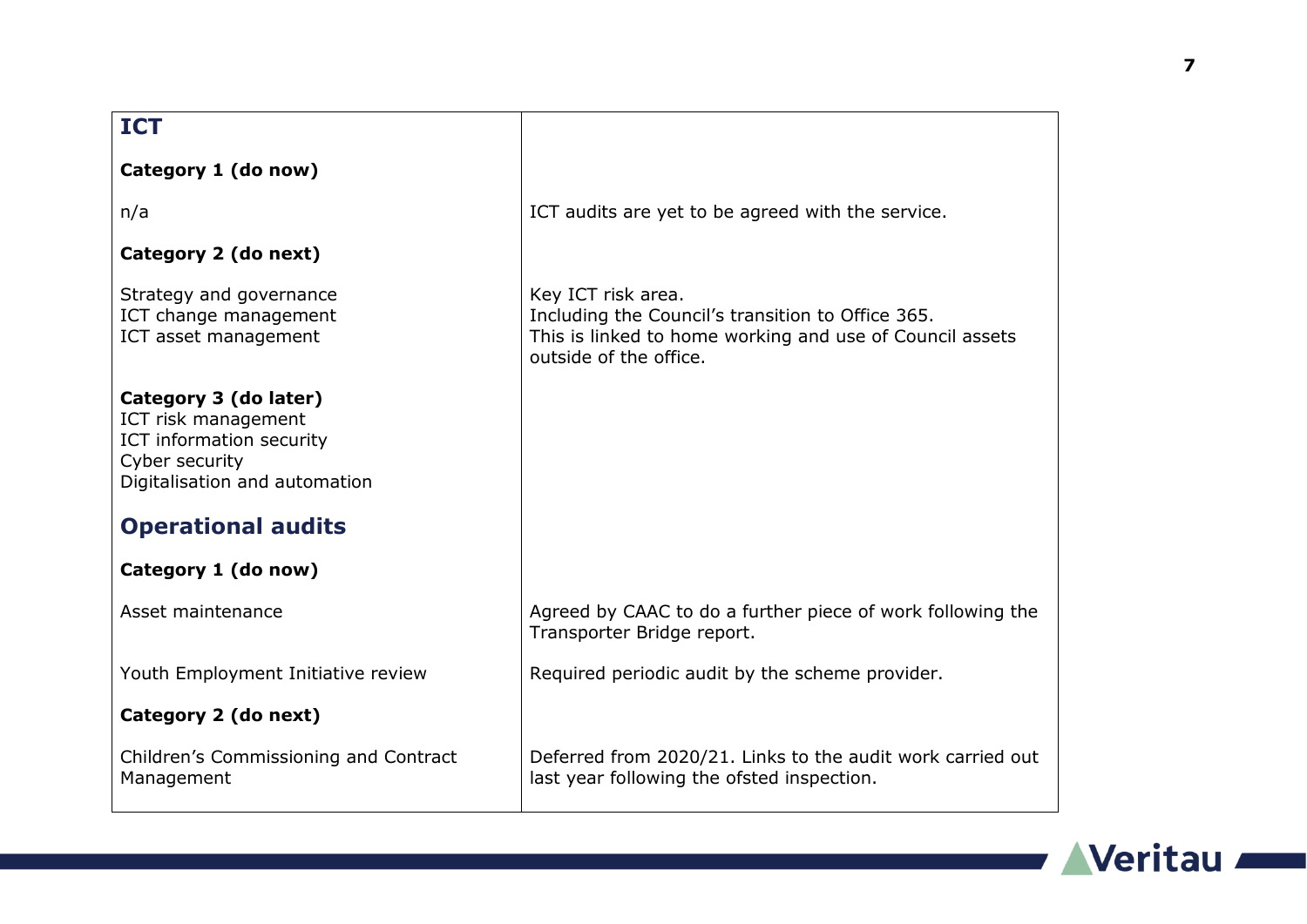| Middlesbrough Development Company                                                                                                                                                                                                                                                                                                          | Significant priority for the Council.        |
|--------------------------------------------------------------------------------------------------------------------------------------------------------------------------------------------------------------------------------------------------------------------------------------------------------------------------------------------|----------------------------------------------|
| <b>Commercial Property Management</b>                                                                                                                                                                                                                                                                                                      | Significant funding stream for the Council.  |
| Children's caseload management                                                                                                                                                                                                                                                                                                             | Recognised nationally as a significant risk. |
| Schools - themed audit                                                                                                                                                                                                                                                                                                                     | Theme to be agreed with the service.         |
| External providers for children's care                                                                                                                                                                                                                                                                                                     | Raised as an area for review by the DMT.     |
| Category 3 (do later)                                                                                                                                                                                                                                                                                                                      |                                              |
| Measures to improve school attendance<br>Town Hall strategic management<br>Liberty Protection Safeguards<br>Environmental health<br>Homelessness<br>EHC plans<br>Residential placements<br>Contracts and commissioning<br><b>Transition procedures</b><br>Highways and fleet management<br><b>Economic Development</b><br>Housing strategy |                                              |

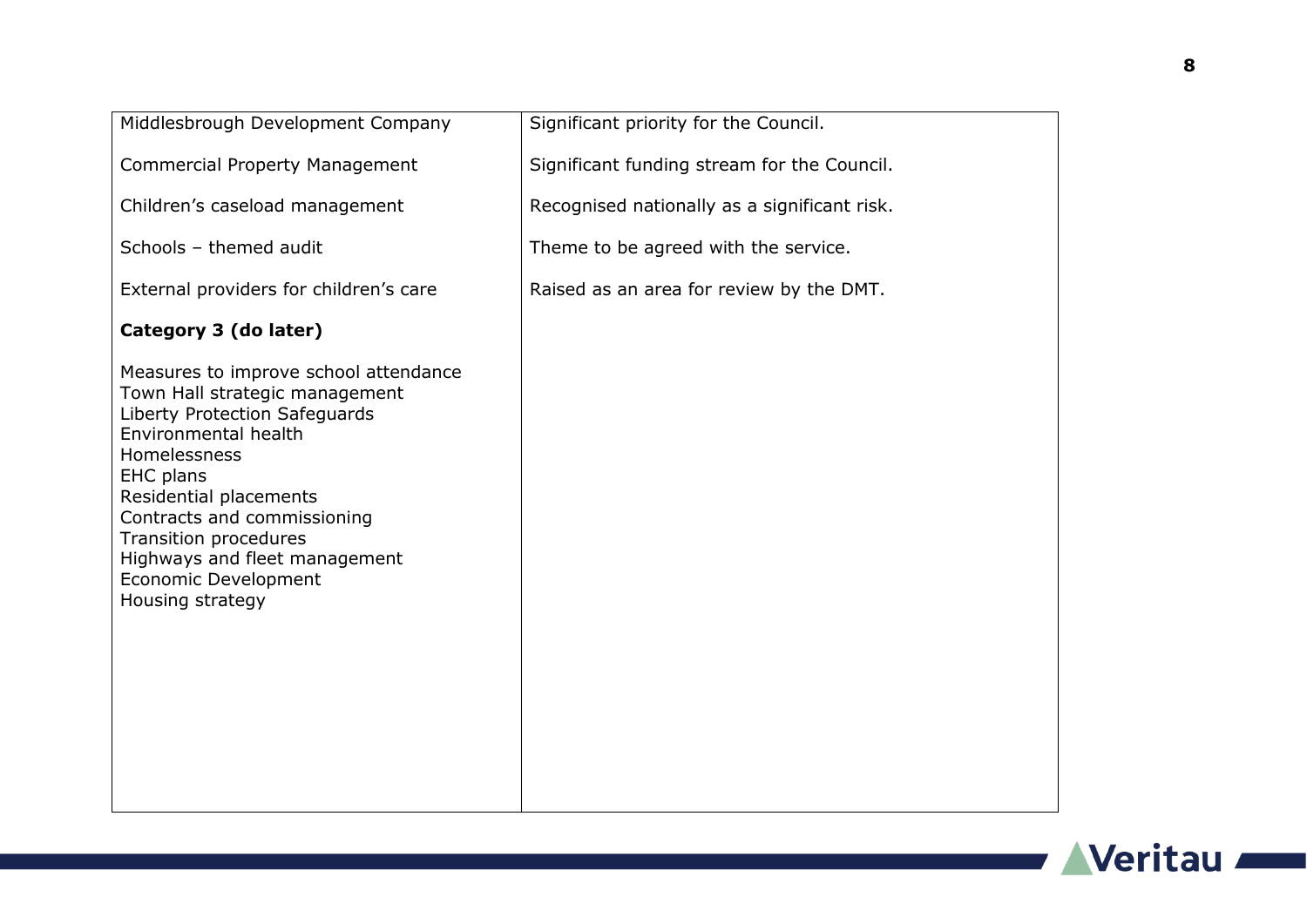#### **APPENDIX 3: SUMMARY OF KEY ISSUES FROM AUDITS FINALISED SINCE THE LAST REPORT TO THE COMMITTEE**

| System/area                                       | <b>Opinion</b>           | <b>Area reviewed</b>                                                                                                                   | <b>Date</b><br><b>issued</b> | <b>Comments / Issues identified</b>                                                                                                                                           | <b>Management</b><br>actions agreed                                                                                                                                 |
|---------------------------------------------------|--------------------------|----------------------------------------------------------------------------------------------------------------------------------------|------------------------------|-------------------------------------------------------------------------------------------------------------------------------------------------------------------------------|---------------------------------------------------------------------------------------------------------------------------------------------------------------------|
| Use of CCTV                                       | Limited<br>Assurance     | Compliance with legislative<br>requirements and operating<br>procedures.                                                               | <b>July 2021</b>             | No central register exists of all CCTV<br>sites and therefore compliance with<br>legislation could not be confirmed.                                                          | A complete register will<br>be produced and<br>responsibilities will be<br>identified to<br>demonstrate compliance<br>with legislation and<br>operating procedures. |
| Officer and<br>Member<br>Decision<br>Making       | Reasonable<br>Assurance  | Recording of decisions,<br>compliance with the Constitution<br>and access to information.                                              | <b>July 2021</b>             | A number of minor issues were identified<br>including logging of decisions, inaccurate<br>processes and unclear quidance.                                                     | Refresher training will<br>be provided and any<br>errors will be rectified.                                                                                         |
| <b>Schools</b><br>Themed Audit -<br>Pupil Premium | Reasonable<br>Assurance  | Receipt of funding, strategies to<br>spend funding and promotion<br>and publication.                                                   | July 2021                    | A number of minor issues were identified<br>at the schools reviewed as part of the<br>audit. This included demonstrating<br>governor oversight and utilisation of<br>funding. | Strategies to be<br>presented to governors<br>and these will include<br>demonstration of how<br>funding will be spent.                                              |
| Teesside<br>Pension Fund -<br>Investments         | Substantial<br>Assurance | The transition of funds into the<br><b>Border Coast Pensions</b><br>Partnership Limited.                                               | <b>July 2021</b>             | Processes in place are working well and<br>no major issues identified.                                                                                                        | Risk registers will be<br>presented to the<br>Pension Fund<br>Committee on a regular<br>basis.                                                                      |
| Teesside<br>Pension Fund -<br>Administration      | Substantial<br>Assurance | Compliance with legislation and<br>procedures, reconciliation of<br>payments, early retirements and<br>transfers from other employers. | August<br>2021               | Processes in place are working well and<br>no major issues identified.                                                                                                        | Policy documents will be<br>updated.                                                                                                                                |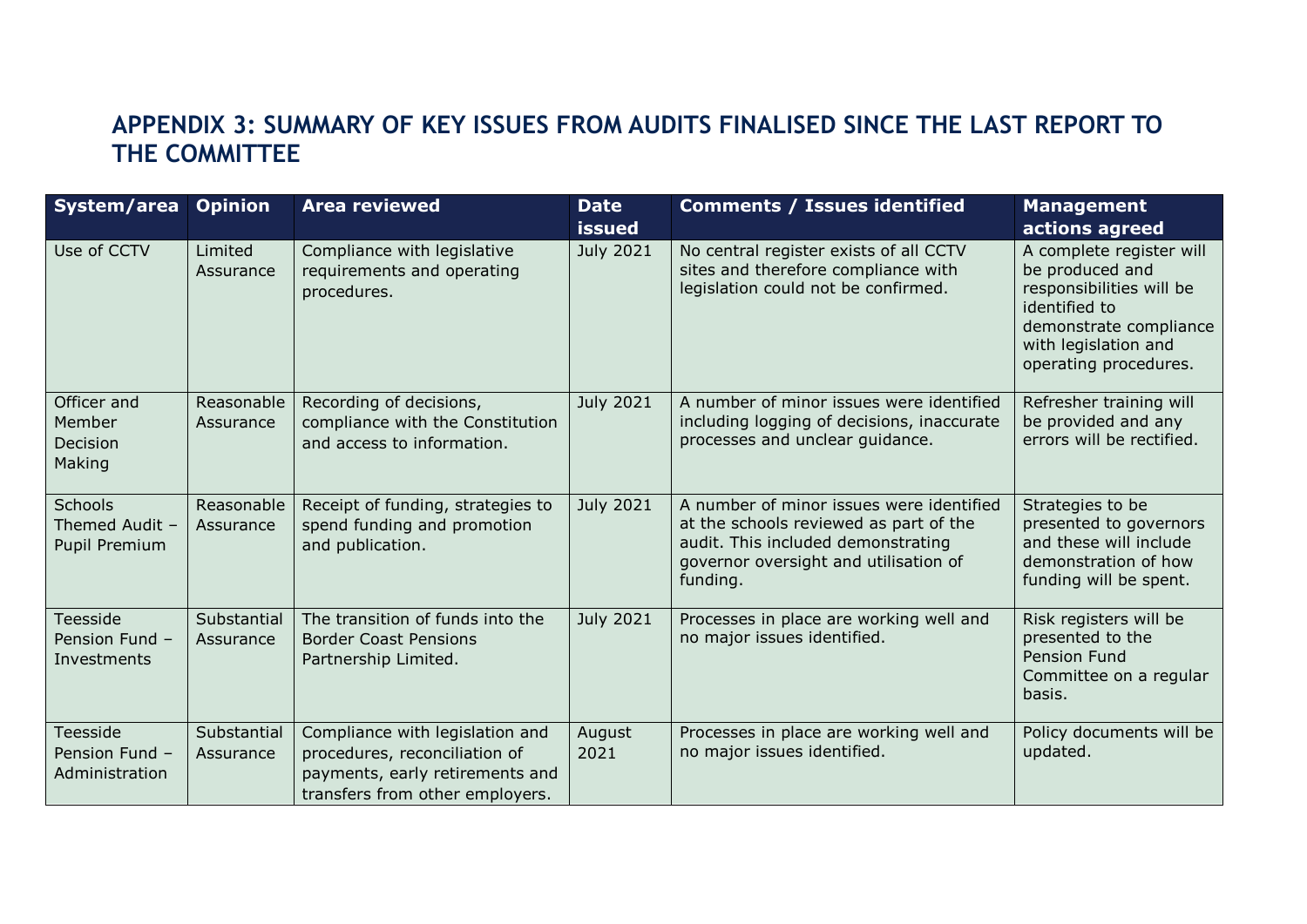| System/area Opinion                |                          | Area reviewed                                                                                                                                                                                                     | <b>Date</b><br><b>issued</b> | <b>Comments / Issues identified</b>                                                                                                                                                                          | <b>Management</b><br>actions agreed                                                                                                                                 |
|------------------------------------|--------------------------|-------------------------------------------------------------------------------------------------------------------------------------------------------------------------------------------------------------------|------------------------------|--------------------------------------------------------------------------------------------------------------------------------------------------------------------------------------------------------------|---------------------------------------------------------------------------------------------------------------------------------------------------------------------|
| Governance<br>Arrangements         | Substantial<br>Assurance | Updating of the Council's local<br>code of governance and the<br>effectiveness of the Annual<br>Governance Statement.                                                                                             | September<br>2021            | Processes in place are working well.<br>However, the local code should be made<br>more accessible and some improvements<br>were suggested in line with best practice<br>for the Annual Governance Statement. | Access to the local code<br>will be clearly linked<br>and the Annual<br>Governance Statement<br>will be updated.                                                    |
| Main<br>Accounting<br>System       | Reasonable<br>Assurance  | Control/suspense accounts,<br>bank reconciliations, journals,<br>feeder systems, virements,<br>budget monitoring.                                                                                                 | September<br>2021            | A number of minor issues were identified<br>including evidencing of checks, including<br>journal narratives and reasons for<br>virements.                                                                    | Processes will be<br>implemented or adapted<br>to address the issues<br>raised.                                                                                     |
| <b>Cyber Security</b><br>Awareness | Substantial<br>Assurance | Cyber security risks, training<br>and guidance, policies and<br>procedures. A survey was sent<br>to all staff and members and a<br>number of phishing exercises<br>were undertaken by ICT<br>alongside the audit. | September<br>2021            | Processes in place are working well and<br>no major issues identified.                                                                                                                                       | ICT will raise awareness<br>of the issues identified,<br>communications will be<br>sent out as well as<br>further phishing<br>exercises and a follow-<br>up survey. |



a sa kacamatan ing Kabupatèn Kabupatèn Kabupatèn Kabupatèn Kabupatèn Kabupatèn Kabupatèn Kabupatèn Kabupatèn K